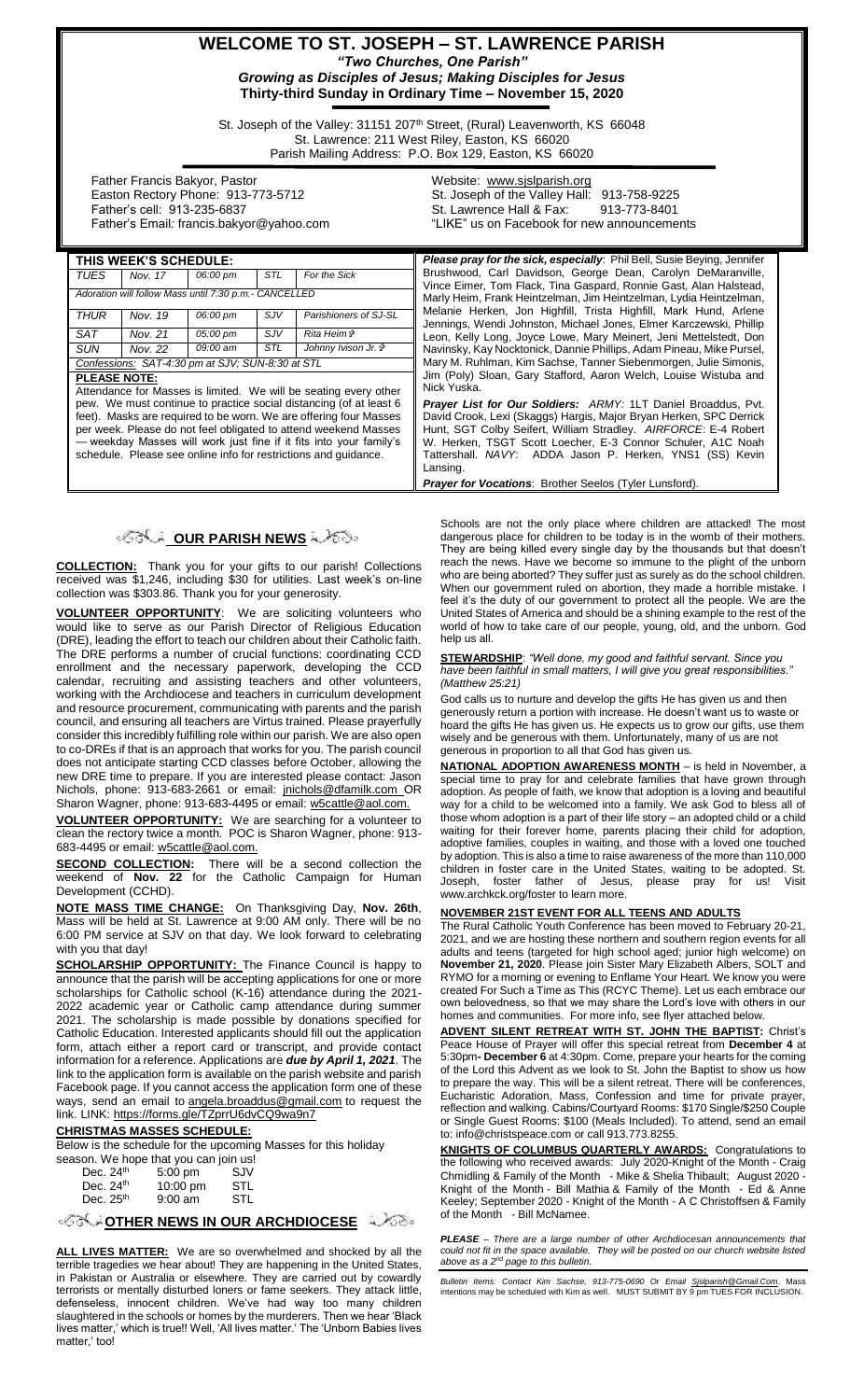**PAGE 2 – bulletin** 

**(FOR POSTING ON THE CHURCH INTERNET SITE)**

**PROJECT CHRYSALIS MASS November 30**. You are cordially invited to join us for the Project Chrysalis Metro Mass for those who have lost children or grandchildren. Church of the Ascension, Monday, November 30th, 7:00 p.m. (This Mass is open to all in the Archdiocese of Kansas City in Kansas and the Diocese of Kansas City-St. Joseph). If you would like to celebrate with us and wish to reserve a memory candle, please RSVP no later than Monday November 23 to Patty (pbillinger@kcascension.org or 913-681- 3348) Information needed: correct spelling of the name of the deceased, your relationship, your name, and whether you plan to be present

#### **UPCOMING RETREATS AT CHRIST'S PEACE HOUSE OF PRAYER:** Save the date!

**Jan. 8th – 10th, 2021:** Spiritual Reflection & Planning Retreat. Retreat info: [https://www.archkck.org/cpp/christs-peace-house-of-prayer](https://www.archkck.org/cpp/christs-peace-house-of-prayer-calendar?cid=38&ceid=3377&cerid=0&cdt=1%2f8%2f2021)[calendar?cid=38&ceid=3377&cerid=0&cdt=1%2f8%2f2021](https://www.archkck.org/cpp/christs-peace-house-of-prayer-calendar?cid=38&ceid=3377&cerid=0&cdt=1%2f8%2f2021)

For more information, contac[t info@christspeace.com](mailto:info@christspeace.com) or 913-773-8255. **MARCH FOR LIFE & TEENS ENCOUNTER CHRIST**

# We made the difficult decision not to take a delegation to March for Life in

January in DC. But this opens up the possibility for teens to attend the Teens Encounter Christ (TEC) retreat. We will provide a small group retreat experience for high schoolers **on January 16-18, 2021** at Prairie Star Ranch (PSR). We will be following social distancing and other safety procedures that allowed Camp Tekakwitha to happen. TEC is a 3-day retreat based on the Paschal Mystery of Jesus Christ. TEC involves 16 and older adolescents encountering Christ in a way that many have never experienced before. On a TEC retreat, you will have the opportunity to grow in your relationship with Christ through talks, group discussion, individual reflection, prayer, and sharing in the Sacraments. The weekend retreats are led by a team of youth, adults and a priest as spiritual director. To sign up go to: www.sunflowertec.org

## ಿನ**್ಲಿ <u>RESOURCES</u> ವಿ**ನಾ

**PRAYER FROM POPE FRANCIS DURING THE CORONAVIRUS PANDEMIC** O Mary, you shine continuously on our journey as a sign of salvation and hope. We entrust ourselves to you, Health of the Sick. At the foot of the Cross you participated in Jesus' pain, with steadfast faith. You, Salvation of the Roman People, know what we need. We are certain that you will provide, so that, as you did at Cana of Galilee, joy and feasting might return after this moment of trial.

Help us, Mother of Divine Love, to conform ourselves to the Father's will and to do what Jesus tells us. He who took our sufferings upon Himself, and bore our sorrows to bring us, through the Cross, to the joy of the Resurrection. Amen.

We seek refuge under your protection, O Holy Mother of God. Do not despise our pleas – we who are put to the test – and deliver us from every danger, O glorious and blessed Virgin.

**"THE HISTORY & LEGACY OF IMMACULATA HIGH SCHOOL"** is now available for purchase from the publisher, Lulu.com. Access the link to order from Facebook pages "Forever Raiders", "Immaculata High School Alumni" or "The History & Legacy of Immaculata High School". Direct link is:

[http://www.lulu.com/shop/mary-ann-sachse-brown-and-marti-sachse-](http://www.lulu.com/shop/mary-ann-sachse-brown-and-marti-sachse-judson/the-history-legacy-of-immaculata-catholic-high-school-in-the-first-city-of-kansas/hardcover/product-24157407.html)

[judson/the-history-legacy-of-immaculata-catholic-high-school-in-the-first-city-of](http://www.lulu.com/shop/mary-ann-sachse-brown-and-marti-sachse-judson/the-history-legacy-of-immaculata-catholic-high-school-in-the-first-city-of-kansas/hardcover/product-24157407.html)[kansas/hardcover/product-24157407.html](http://www.lulu.com/shop/mary-ann-sachse-brown-and-marti-sachse-judson/the-history-legacy-of-immaculata-catholic-high-school-in-the-first-city-of-kansas/hardcover/product-24157407.html) This is a keepsake hardcover 120 page book with nearly 300 images. Available in color (best quality) or black and white.

**NEW FOSTER CARE WEBSITE:** You can make a difference in the lives of vulnerable children in Kansas! Sadly, every day in Kansas, children are removed from their homes by no fault of their own for a variety of reasons. Each of these children is a precious, unique gift from God who deserves a loving and safe environment where he or she can THRIVE! Because care of the orphan and works of mercy are part of the mission for all baptized Catholics, the Church is the solution to an overwhelmed Kansas foster system which is facing increased needs due to COVID-19.

Please visit the new Archdiocesan Foster Care Ministry Website at [www.archkcks.com/foster](http://www.archkcks.com/foster) to learn how you can help vulnerable children in our community and support the families who have answered the call to love and protect these children. If you are currently fostering or have adopted your child/ren from foster care, we want to connect with you to support you on your journey! Please join the Archdiocesan Foster Family by registering here: [www.archkck.org/fostercaredatabase](http://www.archkck.org/fostercaredatabase)

#### **NEW END-OF-LIFE RESOURCE GUIDE IS NOW AVAILABLE**

The Ethics Council that serves Archbishop Naumann has produced a comprehensive resource for end-of-life planning titled "Catholic Guide For-End-Of Life and Establishing of Advance Directives". The purpose of the guide is to assist the faithful in making wise decisions about complex treatments in grave illness or as life's end approaches in accordance with the teachings of our Catholic faith. It also includes two Appendices for a Durable Power of Attorney and an Advance Directive form. For a free digital copy of the Guide, visit [www.archkck.org/prolife-end-of-life-care](http://www.archkck.org/prolife-end-of-life-care) .

**SAFE ENVIRONMENT PROGRAM - ADULT TRAINING (VIRTUS)** Effective Immediately In light of the current health conditions, one prudent and preventative measure we are taking is to make the VIRTUS Protecting God's Children for Adults training available Online as an option. Effective immediately, due to COVID-19, the Archdiocesan requirement for attending a VIRTUS Protecting God's Children for Adults workshop live session will be suspended and the option of the online version of the module can be offered in lieu of live training. This is a temporary safety precaution, and parishes may still offer the live training session available as an option if they prefer as long as the local county and state ordinances in effect at the time of the event are followed. Please note, the training must still be completed prior to participants working around youth, but the requirement may now temporarily be met by completing the online Protecting God's Children module. Individuals needing to attend a session will be offered the option of the online module at the time of registration. They will

still need to follow the background screening and policy completion process at the time of registration. Individuals who are already currently registered for an upcoming live session, may log back into their account and change to the online module. These procedures will be reviewed and updated periodically as needed and are in place to protect you, those you work with, and your family. Please stay safe and healthy and continue to pray for all our brothers and sisters in Christ! We are praying for all of you and your families. If you have questions, please contact Sandy Vielhauer at svielhauer@archkck.org or Jenifer Valenti at jvalenti@archkck.org. May God bless you and keep you safe.

**PLANNED GIVING BRIEF:** Our Catholic Church has spanned the centuries and the globe and through all previous pandemics and disasters has been a source of charity to all through its parish priests and religious. We invite you to make a grateful response to God for these gifts by planning a deferred gift to your parish. Visit CatholicPlannedGiving.org to learn how to accept this invitation.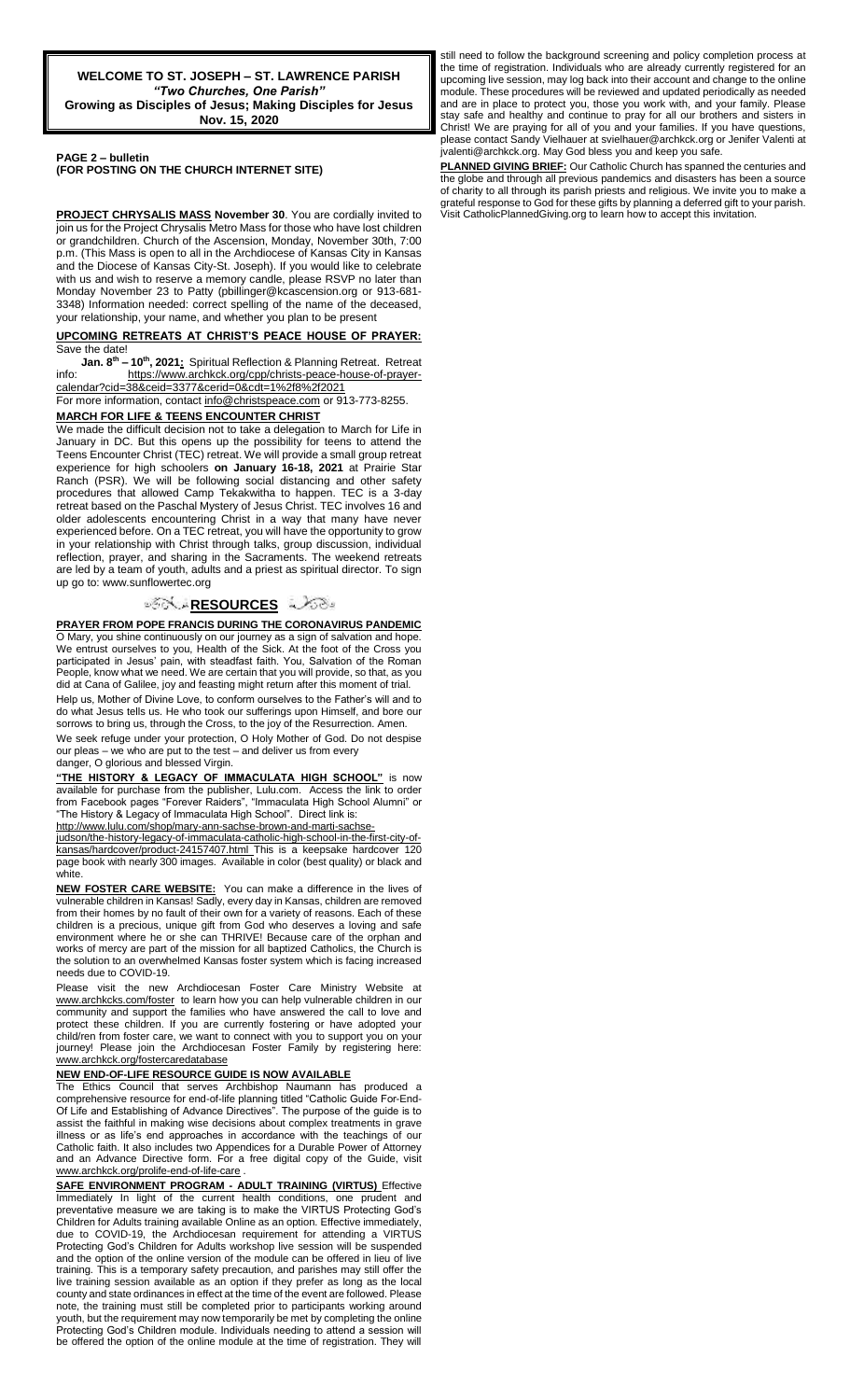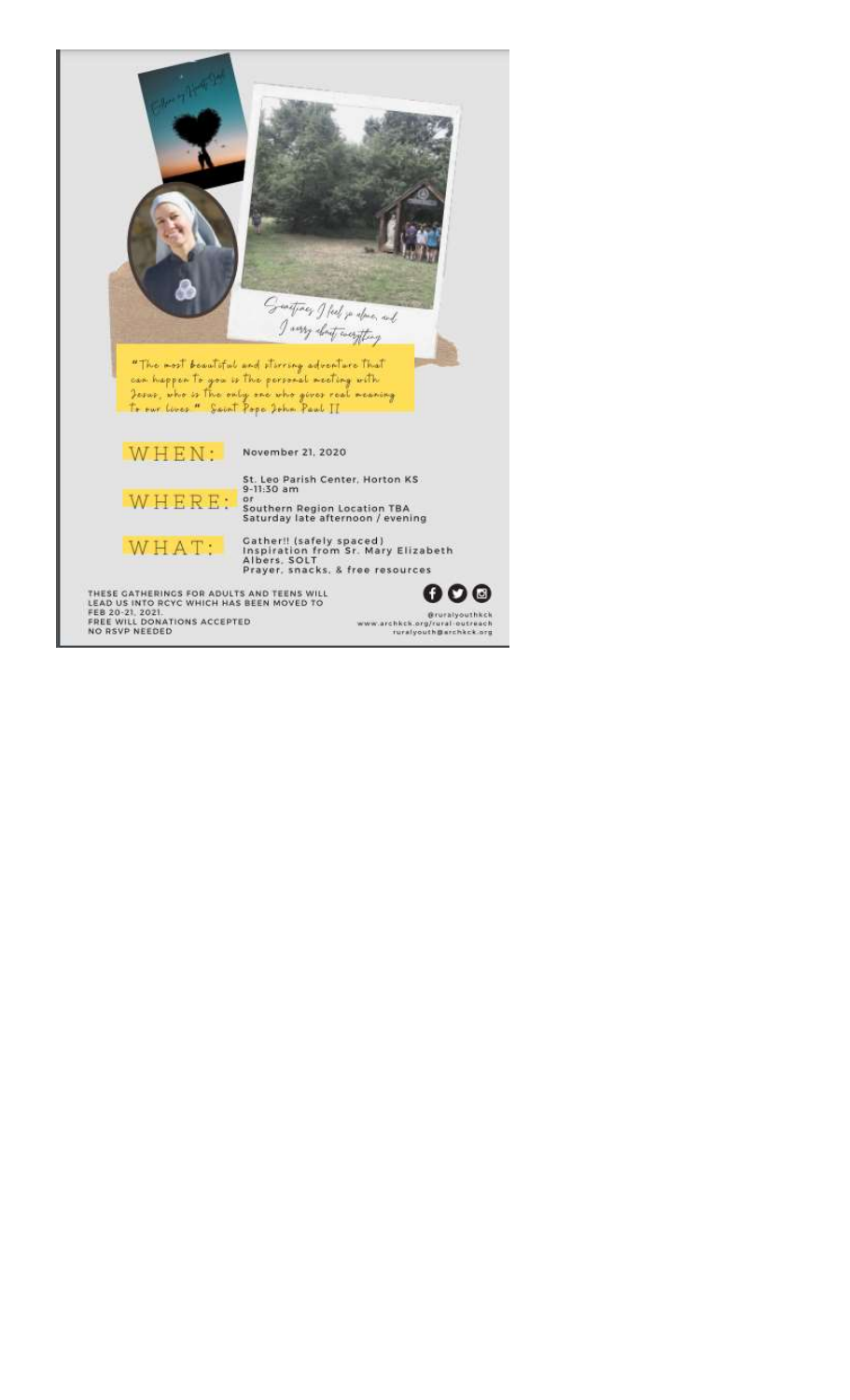# 33rd Sunday of Ordinary time, Year A. (11/15/2020).

Texts:

### First Reading. Proverbs 31:10-13, 19-20,30-31

Second Reading. 1 Thessalonians 5:1-6

### Third Reading. Matthew 25:14-30

Theme: "Let us stay alert and sober."

### Congregation: St. Joseph of the Valley- St. Lawrence Parish, Easton/ Kansas.

My brothers and sisters in Christ,

Warm greetings once more. Wishing you all and your families good health and the blessings of the Lord.

Today the First letter to the Thessalonians tells us: "Let us stay alert and sober." This is a strong message at the end of the Church year and as we think of the end of the world and of our own personal death. We should not fear the end of the world or our own personal death. Most likely the world will not end in our lifetime, but we do not know that. On the other hand, we can be completely confident that we ourselves shall die. True life is always living toward death.

The first reading today comes from he Book of Proverbs, which is part of the wisdom literature of the Old Testament. The selection today tells us of the value of a good wife. In reality, the good wife is a model for all of us, women or men. Such a person brings good and blessings to all others, knows how to do things wisely, knows how to work, know how to care for the poor and knows how to care for her husband and her family. One of the points of this reading is that physical beauty can be deceiving and what really counts is beauty of character. The wife in this reading is clearly a person who knows how to use and invest her talents in the realities that last forever. She knows how to live towards death will all that truly matters.

The second reading is from the First Letter to the Thessalonians and addresses directly the end of the world. No one knows how that day will happen. It will come like a thief in the night. On the other hand, we should be prepared each day as though it will happen today. This kind of thinking is not meant to scare us but it is meant to keep us aware that we must be prepared. Just as the wife in the first reading seems always prepared for whatever happens, so also, we must be prepared for all that happens. Even at this very moment, death could be coming to me soon-but probably not. It is that "probably not" that allows us to forget death and to live as though death and what is beyond it do not exist.